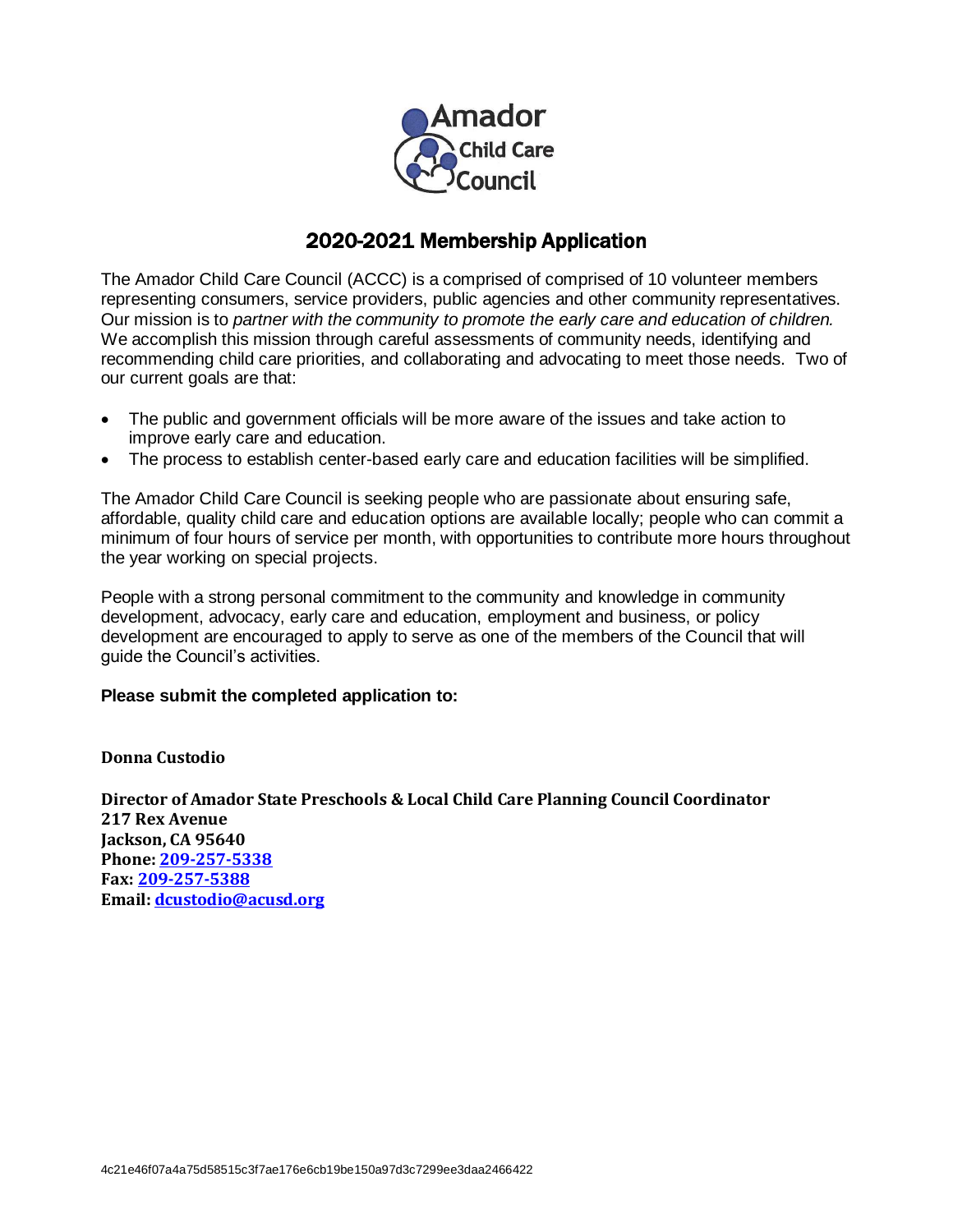# Membership Application

## **CONTACT INFORMATION**

| Name:                         |
|-------------------------------|
| Organization (if applicable): |
| Mailing Address:              |
| City, State and Zip Code:     |
| Best phone number to call:    |
| Best time to call:            |
| Email Address:                |

### **AVAILABILITY**

The Council meets the second Monday quarterly or more often as needed from 3:00 to 5:00 p.m.

Are you available to meet those days and times?  $\Box$  Yes  $\Box$  No

### **BACKGROUND AND LEVEL OF INTEREST**

How did you learn about the opportunity to serve on the Council?

How have you been involved in the field of early care and education, or participated as a parent, guardian or consumer of child care and early education services?

Why are you interested in serving on the Council?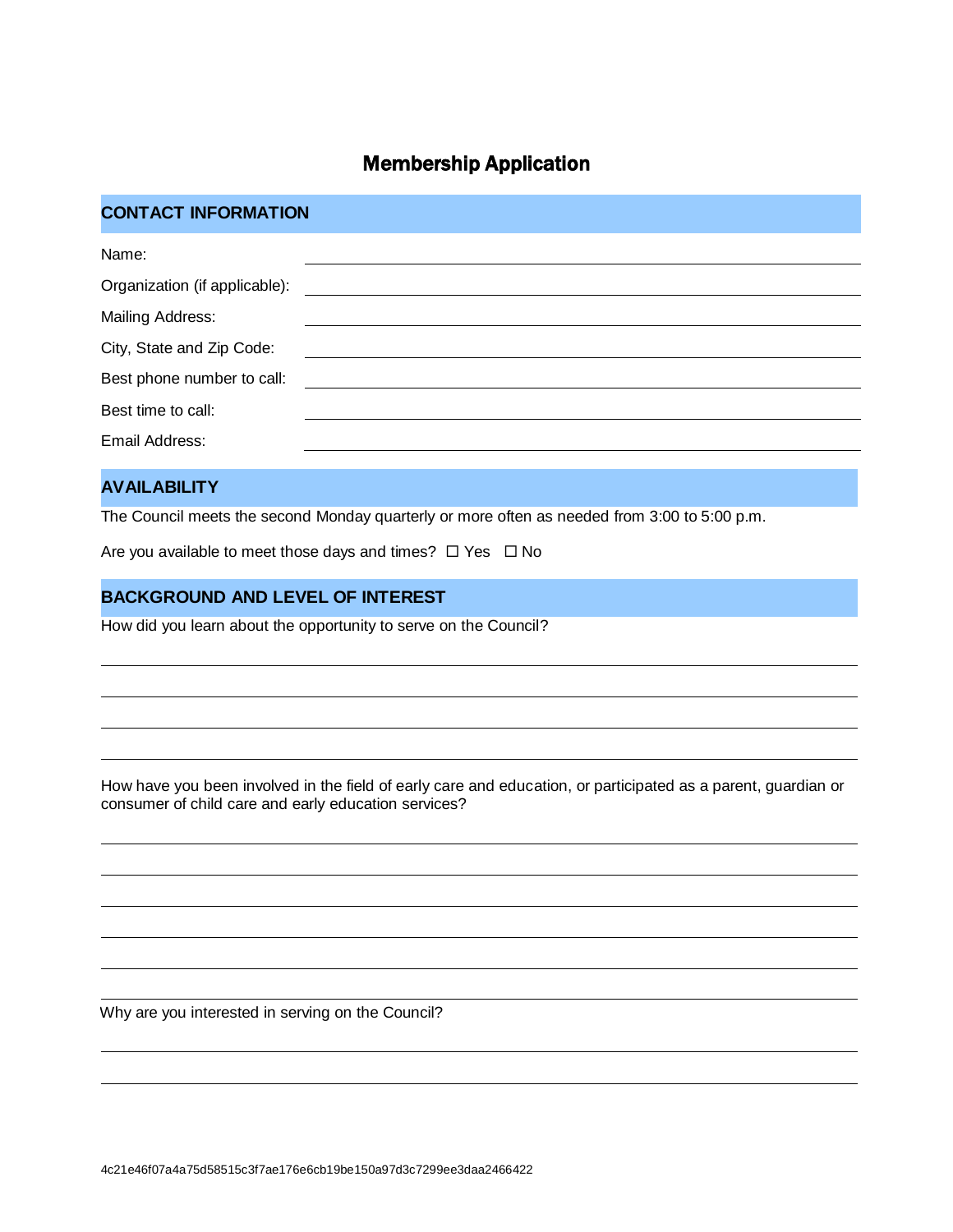Please list any specific goals or interests you would like to pursue by serving on this Council.

| experience, education or other demonstrated expertise.    | <b>AREAS OF EXPERTISE</b> – Please check boxes next to all items where you have substantial prior |                                     |
|-----------------------------------------------------------|---------------------------------------------------------------------------------------------------|-------------------------------------|
| Business owner/manager                                    | Government                                                                                        | Nonprofit/Community<br>organization |
| Child care provider                                       | Health and Safety                                                                                 | Parenting and family issues         |
| Consumer of child care and/or<br>early education services | Homemaker                                                                                         | Public policy and advocacy          |
| Educator                                                  | Human Resources/Personnel                                                                         | <b>Public Relations/Marketing</b>   |
| Fund development                                          | Legal/Financial                                                                                   | Real Estate/Development             |
| Other - please describe:                                  |                                                                                                   |                                     |

Please describe further how your talents, experience and skills would benefit the Council.

**PRIOR VOLUNTEER EXPERIENCE** – Please list any organizations, groups or networks for which you have previously either served on a governing board or participated actively in a volunteer or advisory capacity. Note: prior experience is not required for Council membership.

| <u>.</u> |  |  |
|----------|--|--|
|          |  |  |
| ້        |  |  |

4c21e46f07a4a75d58515c3f7ae176e6cb19be150a97d3c7299ee3daa2466422